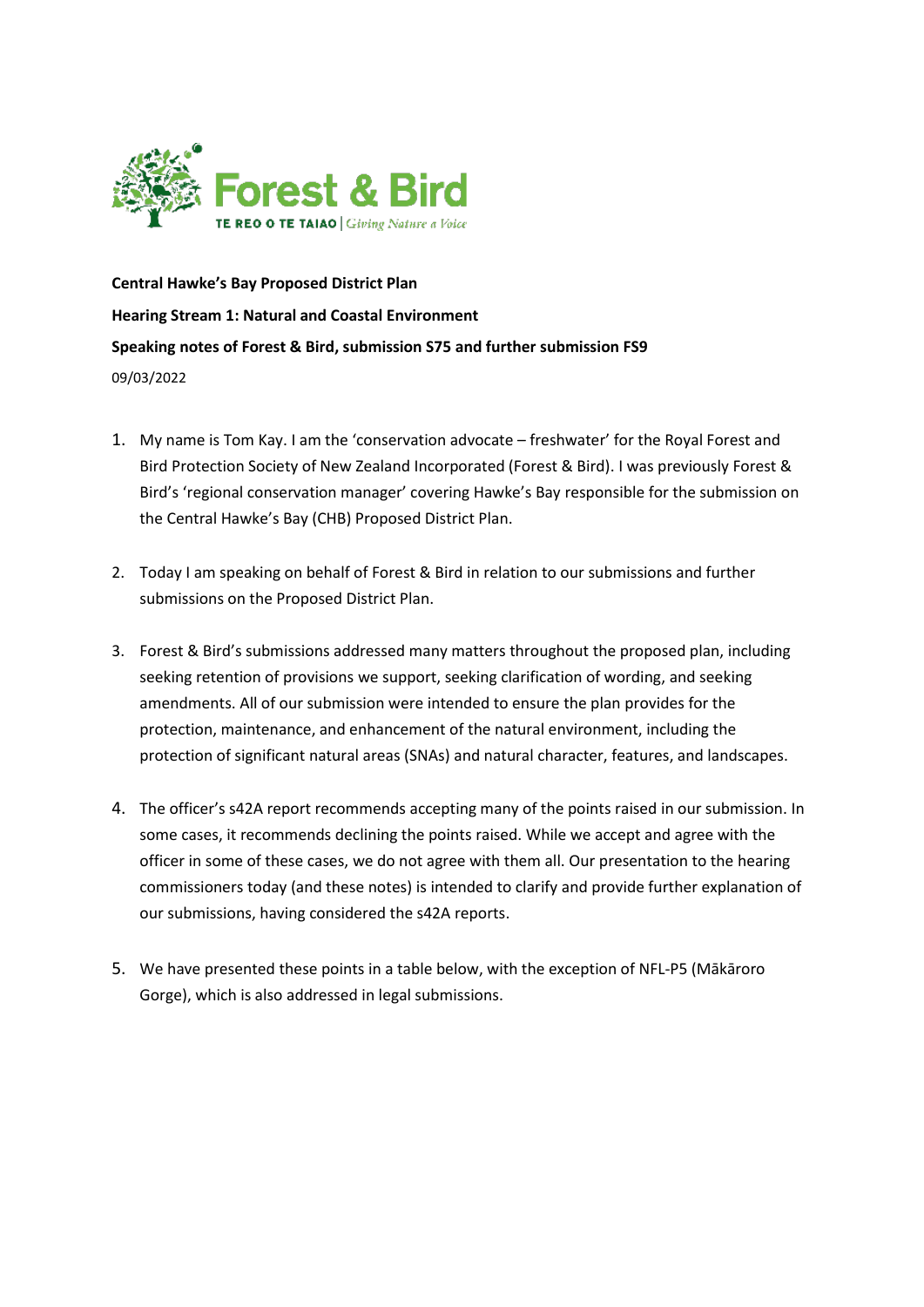| <b>Submission point and</b>          | Comments on officer's position in s42A report                                                                                                                                                                                                                                                           | <b>Further relief sought</b>                                                                                                                                                                                   |
|--------------------------------------|---------------------------------------------------------------------------------------------------------------------------------------------------------------------------------------------------------------------------------------------------------------------------------------------------------|----------------------------------------------------------------------------------------------------------------------------------------------------------------------------------------------------------------|
| provision                            |                                                                                                                                                                                                                                                                                                         |                                                                                                                                                                                                                |
| S75.002<br>Definition of 'clearance' | While the part of Forest & Birds submission to separate point 'f.' into two points<br>was accepted by the officer, it does not appear to have been carried through to<br>the suggested amendments (Officer's Report: Natural Environment -<br>Ecosystems and Indigenous Biodiversity, paragraph 4.5.1). | Ensure the officer's recommendation to accept the<br>change is carried through and the definition reads:<br>e. drainage<br>f. drilling or excavation<br>g. discharge of toxic substances<br>g. h. mob-stocking |
|                                      | We do not have any particular issues with the additional text provided to define                                                                                                                                                                                                                        | Consider using a separate definition for the term                                                                                                                                                              |
|                                      | mob-stocking, at this time. However, we note that it can be problematic to have<br>a definition within a definition.                                                                                                                                                                                    | "mob-stocking".                                                                                                                                                                                                |
| S75.090                              | Forest & Bird remains concerned that the relationship and application of these                                                                                                                                                                                                                          | N/A                                                                                                                                                                                                            |
| Definitions of 'biodiversity         | terms with the term "Environmental Compensation" remains unclear, as does                                                                                                                                                                                                                               |                                                                                                                                                                                                                |
| offsetting' and 'biodiversity        | the need for an additional/separate term for renewable energy provisions.                                                                                                                                                                                                                               |                                                                                                                                                                                                                |
| compensation'                        | However, we understand this be addressed at a subsequent hearing.                                                                                                                                                                                                                                       |                                                                                                                                                                                                                |
| S75.030                              | We disagree with officer's position for the reasons set out in our original                                                                                                                                                                                                                             | Amend ECO-O2 to read:                                                                                                                                                                                          |
| ECO-O2 'Maintain                     | submission. We also consider the need for enhancement and improvement of                                                                                                                                                                                                                                | Maintain and enhance indigenous biodiversity                                                                                                                                                                   |
| indigenous biodiversity              | remaining indigenous biodiversity is only increasing in the current context of a                                                                                                                                                                                                                        | within Central Hawke's Bay District.                                                                                                                                                                           |
| within Central Hawke's Bay           | biodiversity and climate crisis. The RMA direction is also supplemented by                                                                                                                                                                                                                              |                                                                                                                                                                                                                |
| District'                            | numerous international obligations (e.g. United Nations Convention on                                                                                                                                                                                                                                   | Alternatively                                                                                                                                                                                                  |
|                                      | Biological Diversity) and national and regional commitments/goals (e.g. PF2050,                                                                                                                                                                                                                         | Maintain, restore, and improve indigenous                                                                                                                                                                      |
|                                      | NZ Biodiversity Strategy, Hawke's Bay Biodiversity Strategy). It would be                                                                                                                                                                                                                               | biodiversity within Central Hawke's Bay                                                                                                                                                                        |
|                                      | consistent with these ambitions, and would help achieve them, if the plan were                                                                                                                                                                                                                          | District.                                                                                                                                                                                                      |
|                                      | to reflect an ambition and need to enhance biodiversity. We note this still                                                                                                                                                                                                                             |                                                                                                                                                                                                                |
|                                      | provides for 'maintenance' as the minimum, with scope for 'enhancement' as an                                                                                                                                                                                                                           |                                                                                                                                                                                                                |
|                                      | addition (this sort of policy direction is relevant to the non-regulatory methods                                                                                                                                                                                                                       |                                                                                                                                                                                                                |
|                                      | that include restoration goals/actions). Policy direction is needed to make up for                                                                                                                                                                                                                      |                                                                                                                                                                                                                |
|                                      | loss that has and continues to occur.                                                                                                                                                                                                                                                                   |                                                                                                                                                                                                                |
|                                      | We would accept alternative wording to that we had suggested.                                                                                                                                                                                                                                           |                                                                                                                                                                                                                |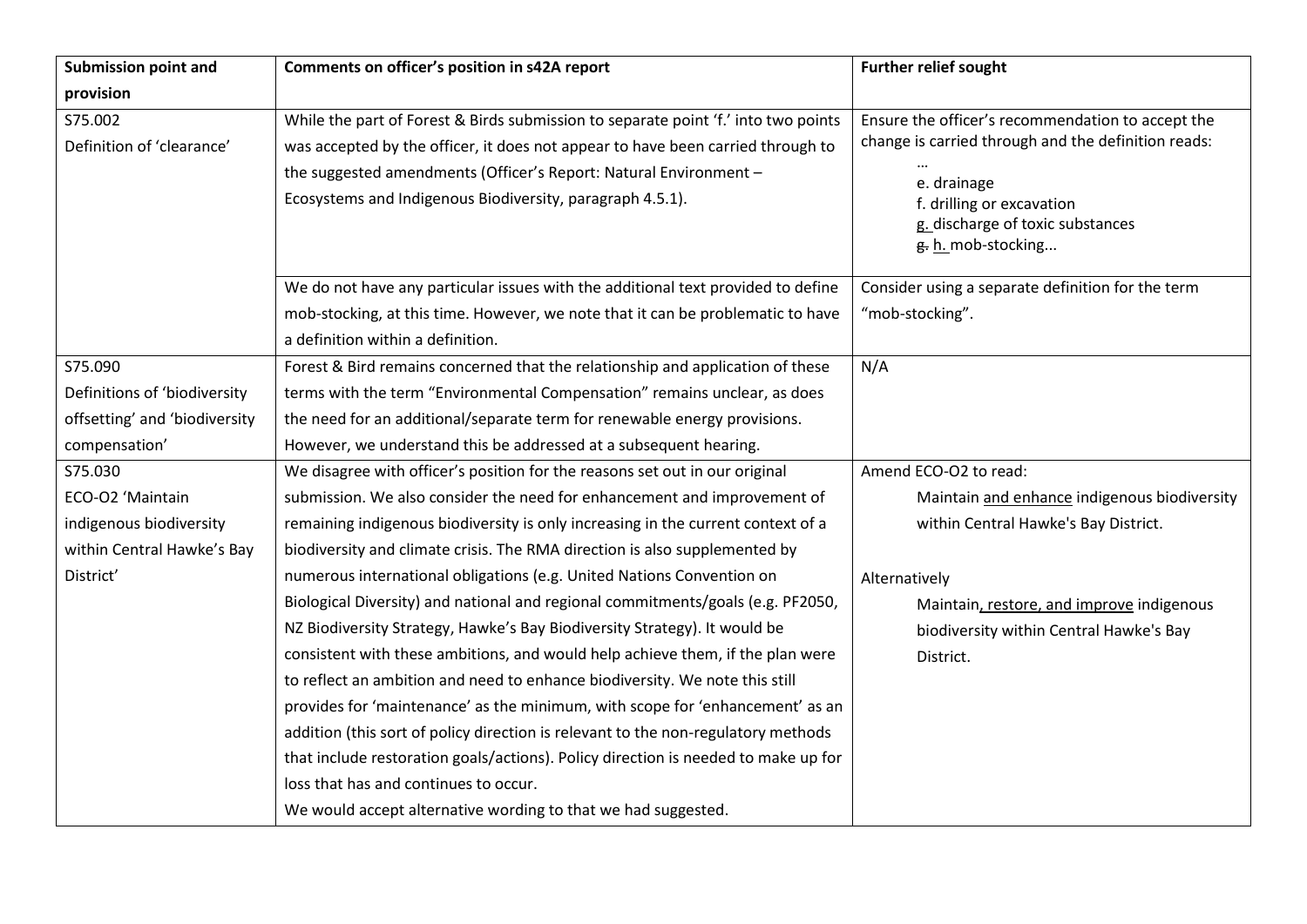| S121.017 (Federated    | The officer recommends amending ECO-P2 to read:                                   | Reject Federated Farmers' submission and retain ECO- |
|------------------------|-----------------------------------------------------------------------------------|------------------------------------------------------|
| Farmers)               | "To protect areas of significant indigenous vegetation and/or significant         | P2 as notified, viz:                                 |
| FS9.17 (Forest & Bird) | habitats of indigenous fauna from the adverse effects of landuse and              |                                                      |
|                        | development, including earthworks and vegetation clearance-, whilst               | "To protect areas of significant indigenous          |
| ECO-P2                 | providing for limited trimming and clearance opportunities where it is            | vegetation and/or significant habitats of            |
|                        | necessary for the economic, social and cultural wellbeing of people and           | indigenous fauna from the adverse effects of         |
|                        | their health and safety.'                                                         | landuse and development, including                   |
|                        |                                                                                   | earthworks and vegetation clearance."                |
|                        | We disagree with this recommendation.                                             |                                                      |
|                        |                                                                                   |                                                      |
|                        | The widening of this policy to allow 'limited clearance' for 'economic and social |                                                      |
|                        | wellbeing' could be broadly interpreted and lead to much more trimming and        |                                                      |
|                        | clearance than would be appropriate, and is inconsistent with s5 and 6 of the     |                                                      |
|                        | RMA.                                                                              |                                                      |
|                        |                                                                                   |                                                      |
|                        | This amendment proposed by the officer is also inconsistent with their position   |                                                      |
|                        | at paragraph 9.3.5 of the Officer's Report: Natural Environment - Ecosystems      |                                                      |
|                        | and Indigenous Biodiversity:                                                      |                                                      |
|                        | "The policy as proposed in the PDP, in my view, clearly reflects the              |                                                      |
|                        | intent of section 6(c) and the rule framework or methods for achieving            |                                                      |
|                        | this (in this case the protection of significant indigenous vegetation and        |                                                      |
|                        | significant habitats of indigenous fauna) provide the tests or the                |                                                      |
|                        | thresholds for what is acceptable trimming and clearance, whilst still            |                                                      |
|                        | protecting the overall resource."                                                 |                                                      |
|                        | and their recommendation at paragraph 9.4.1 that                                  |                                                      |
|                        | "Policies ECO-P2, ECO-P3, ECO-P4, ECO-P6, ECO-P7, ECO-P8 and ECO-P9               |                                                      |
|                        | be retained as notified."                                                         |                                                      |
| S75.031                | We accept the position of the officer and consider this policy should be retained | Amend for clarity to read:                           |
| $(ECO-P1)$             | largely as notified, though with a slight amendment for clarity.                  |                                                      |
|                        |                                                                                   | <b>ECO-P1</b>                                        |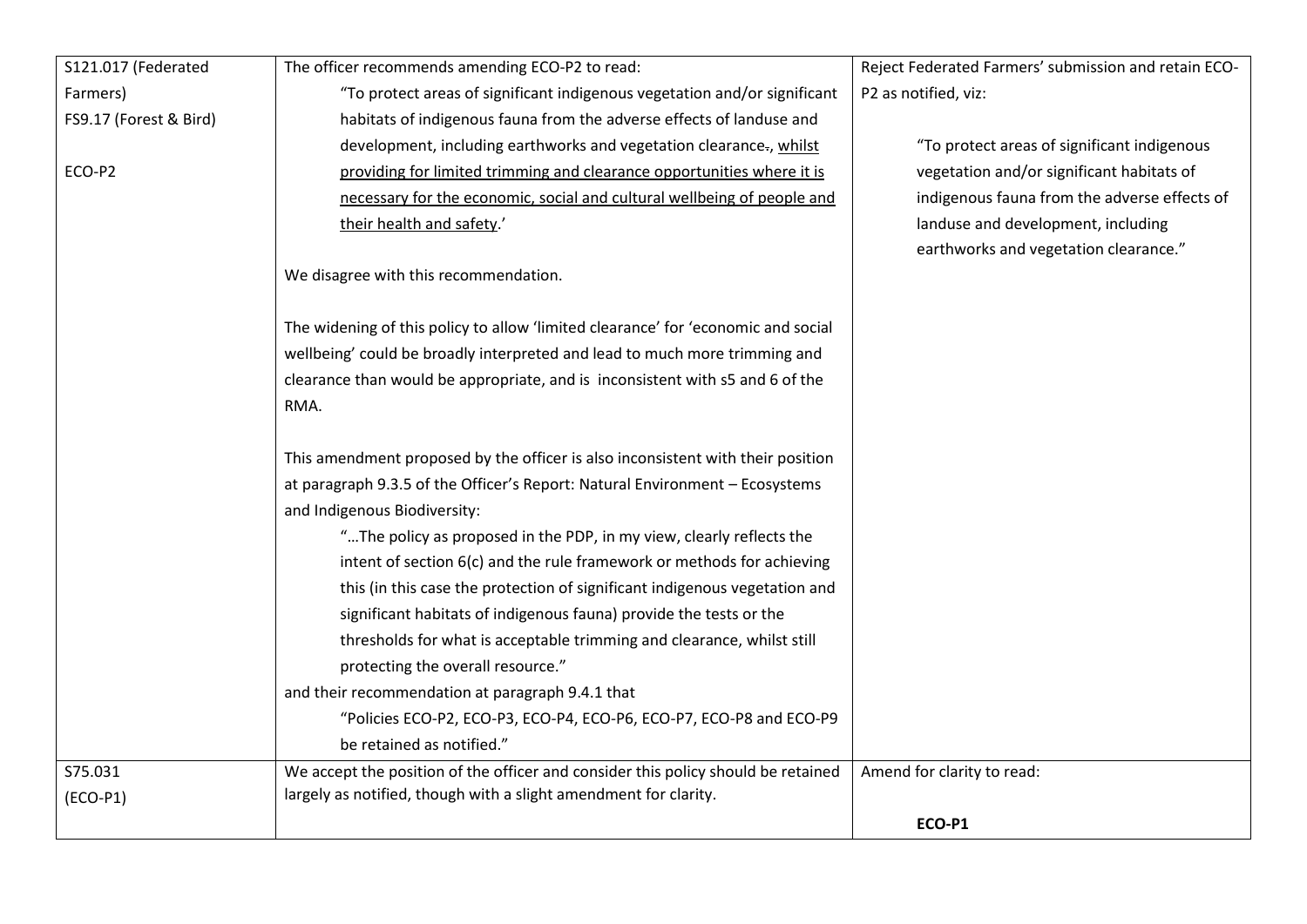|            | We understand that the intent of this policy that indigenous vegetation or<br>habitat for indigenous fauna set aside by Government statute or covenant, etc.<br>(criterion 1) is not significant in terms of this policy unless another criteria is also<br>met. However, as it currently reads it could be interpreted that areas that meet<br>criterion 1 do not need to meet at least one other criteria. | To identify Significant Natural Areas (being<br>areas of significant indigenous vegetation<br>and/or significant habitats of indigenous<br>fauna), in the District where they meet one or<br>more of the criteria below and describe these<br>areas in <b>ECO-SCHED5</b> and show their location<br>on the Planning Maps (except for areas that<br>meet where Criterion 1 is met, at least one<br>other of Criteria 2-7 must also be met). |
|------------|--------------------------------------------------------------------------------------------------------------------------------------------------------------------------------------------------------------------------------------------------------------------------------------------------------------------------------------------------------------------------------------------------------------|--------------------------------------------------------------------------------------------------------------------------------------------------------------------------------------------------------------------------------------------------------------------------------------------------------------------------------------------------------------------------------------------------------------------------------------------|
| S75.034    | The officer invited us to provide additional notes on why we think this policy                                                                                                                                                                                                                                                                                                                               | Amend to read:                                                                                                                                                                                                                                                                                                                                                                                                                             |
| $(ECO-P4)$ | should be changed to remove the qualifiers "large" and "intact". We consider                                                                                                                                                                                                                                                                                                                                 |                                                                                                                                                                                                                                                                                                                                                                                                                                            |
|            | these qualifiers do not accurately reflect the s6(c) requirement to "recognise                                                                                                                                                                                                                                                                                                                               | "ECO-P4 To avoid, remedy or mitigate adverse                                                                                                                                                                                                                                                                                                                                                                                               |
|            | and provide for the protection of areas of significant indigenous vegetation                                                                                                                                                                                                                                                                                                                                 | effects, including cumulative adverse effects                                                                                                                                                                                                                                                                                                                                                                                              |
|            | and significant habitats of indigenous fauna". I.e. the RMA does not discriminate                                                                                                                                                                                                                                                                                                                            | of subdivision, use and development that                                                                                                                                                                                                                                                                                                                                                                                                   |
|            | on the basis of size or 'intact-ness'. We also note S5(2)(c) of the RMA, which                                                                                                                                                                                                                                                                                                                               | would result in a loss of indigenous                                                                                                                                                                                                                                                                                                                                                                                                       |
|            | notes sustainable management includes "avoiding, remedying, or mitigating any                                                                                                                                                                                                                                                                                                                                | biodiversity values from:                                                                                                                                                                                                                                                                                                                                                                                                                  |
|            | adverse effects of activities on the environment" [emphasis added]. We also                                                                                                                                                                                                                                                                                                                                  | 1. Clearance, modification, damage or                                                                                                                                                                                                                                                                                                                                                                                                      |
|            | note that "large" and "intact" are arbitrary.                                                                                                                                                                                                                                                                                                                                                                | destruction of large areas of intact indigenous                                                                                                                                                                                                                                                                                                                                                                                            |
|            |                                                                                                                                                                                                                                                                                                                                                                                                              | vegetation or habitats of indigenous fauna;                                                                                                                                                                                                                                                                                                                                                                                                |
|            | The officer suggests the methodology for identifying SNAs, which included only                                                                                                                                                                                                                                                                                                                               | 2. Clearance of indigenous vegetation in and                                                                                                                                                                                                                                                                                                                                                                                               |
|            | areas over 0.5ha, justifies the qualifier "large". In our view, the method used to                                                                                                                                                                                                                                                                                                                           | on the margins of Lake Whatuma, and other                                                                                                                                                                                                                                                                                                                                                                                                  |
|            | determine SNAs should not drive the wording of the policy - the policy should                                                                                                                                                                                                                                                                                                                                | natural wetlands, and braided rivers $\pm$                                                                                                                                                                                                                                                                                                                                                                                                 |
|            | sit above the methodology. Therefore, we consider the wording below is more                                                                                                                                                                                                                                                                                                                                  | including braided rivers;"                                                                                                                                                                                                                                                                                                                                                                                                                 |
|            | appropriate. The details of the method (i.e. what can practicably be mapped,                                                                                                                                                                                                                                                                                                                                 |                                                                                                                                                                                                                                                                                                                                                                                                                                            |
|            | etc.) is a detail that is worked out later, and should not be written into the plan.                                                                                                                                                                                                                                                                                                                         |                                                                                                                                                                                                                                                                                                                                                                                                                                            |
|            | "ECO-P4 To avoid, remedy or mitigate adverse effects, including                                                                                                                                                                                                                                                                                                                                              |                                                                                                                                                                                                                                                                                                                                                                                                                                            |
|            | cumulative adverse effects of subdivision, use and development that                                                                                                                                                                                                                                                                                                                                          |                                                                                                                                                                                                                                                                                                                                                                                                                                            |
|            | would result in a loss of indigenous biodiversity values from:                                                                                                                                                                                                                                                                                                                                               |                                                                                                                                                                                                                                                                                                                                                                                                                                            |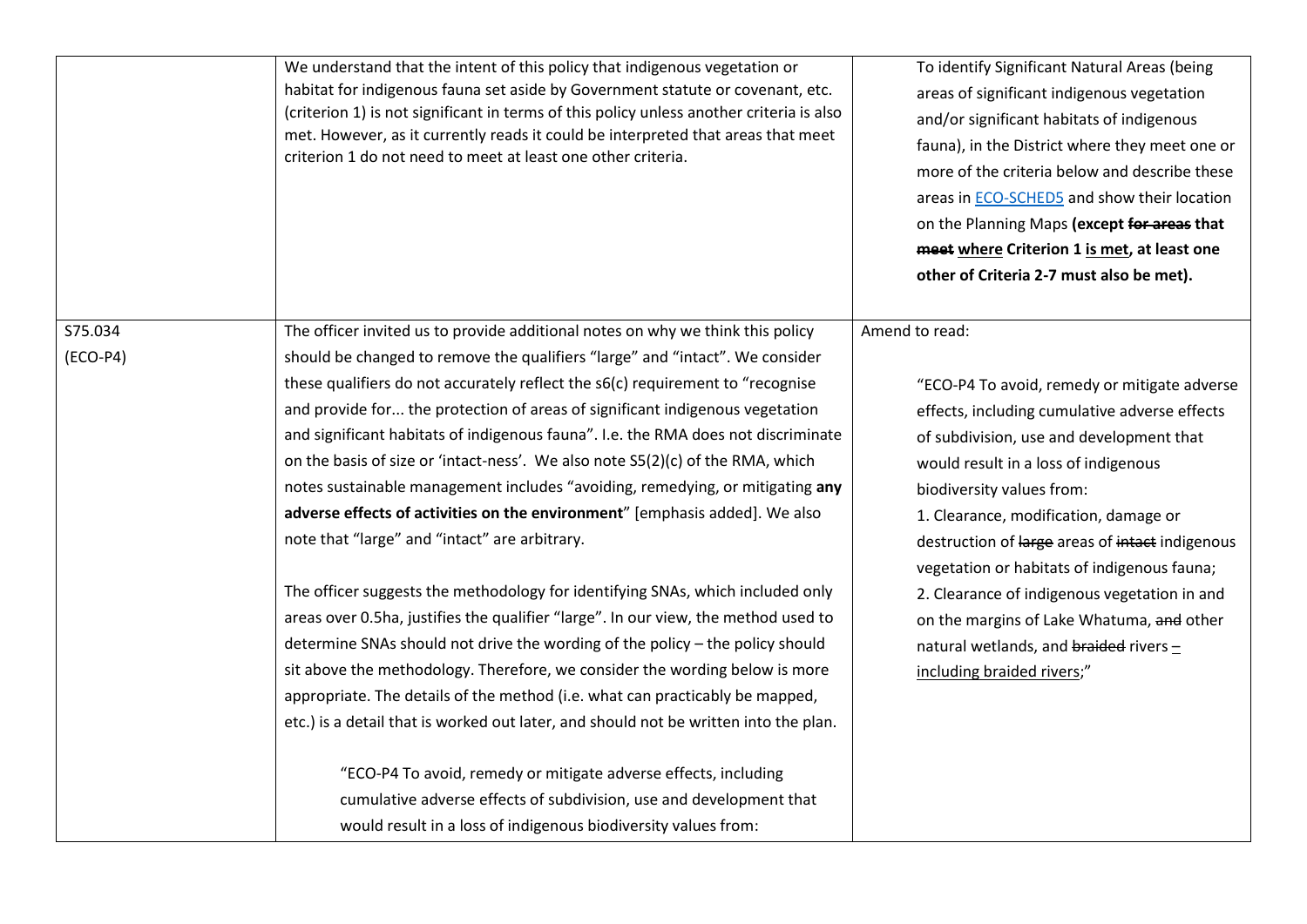|                          | 1. Clearance, modification, damage or destruction of large areas of               |                                                          |
|--------------------------|-----------------------------------------------------------------------------------|----------------------------------------------------------|
|                          | intact indigenous vegetation or habitats of indigenous fauna;"                    |                                                          |
|                          |                                                                                   |                                                          |
|                          | We also continue to consider that recognition of all rivers (not just braided) is |                                                          |
|                          | appropriate, particularly given the RMA s6 direction "recognise and provide       |                                                          |
|                          | for the preservation of the natural character of  rivers and their margins,"      |                                                          |
|                          | [emphasis added]. A possible way to address our concern, without taking away      |                                                          |
|                          | the important recognition of braided rivers, would be to recognise both           |                                                          |
|                          | explicitly (see proposed amendment).                                              |                                                          |
| S75.038                  | Forest & Bird is concerned that the inclusion of "plantation Forest undergrowth"  | Trimming or clearance of indigenous vegetation within    |
| $(ECO-R1)$               | clearance as a permitted activity could result in adverse effects that are        | Plantation forestry undergrowth should be excluded       |
| Trimming or clearance of | inconsistent with provisions on the protection of areas meeting the significance  | from Rule ECO-R1 so that it is considered under the      |
| indigenous vegetation    | criteria in ECO-P1, and would be inconsistent with the NZCPS in the coastal       | subsequent rules.                                        |
|                          | environment. Plans can have rules that are more stringent than the NES-PF in      |                                                          |
|                          | both these circumstances.                                                         | Add a note to clarify that Trimming or clearance of      |
|                          |                                                                                   | indigenous vegetation within Planted indigenous          |
|                          | The s42A officer appears to be recommending two versions of a note ('Note 1')     | forestry is subject to NES-PF Regulations 93(2) and (3). |
|                          | be added about the relationship of the Plan rules with the NES Plantation         |                                                          |
|                          | forestry. The first version note relates to where there is a conflict (paragraph  |                                                          |
|                          | 10.3.13/10.3.18) and the second version attempts to clarify when vegetation       |                                                          |
|                          | clearance is a permitted activity (paragraph 10.5.1). However only the former     |                                                          |
|                          | seems to be carried in to Appendix A amendments.                                  |                                                          |
|                          |                                                                                   |                                                          |
|                          | Both of these recommendations are concerning because they consitute a more        |                                                          |
|                          | permissive approach and could result in the loss of vegetation and fauna that     |                                                          |
|                          | meets the criteria for significance in ECO-P1. For example, our understanding is  |                                                          |
|                          | that vegetation clearance can occur through "afforestation" (i.e. when using      |                                                          |
|                          | overplanting methods) such that separate clearance before afforestation would     |                                                          |
|                          | not be required.                                                                  |                                                          |
| S75.039                  | An indigenous NZ tree takes a long time to exceed a diameter of 30cm at 1.4m      | Amend ECO-R2 by adding the following permitted           |
|                          | above ground and can have important biodiversity values before reaching that      | activity conditions for both Activity 1 and 2:           |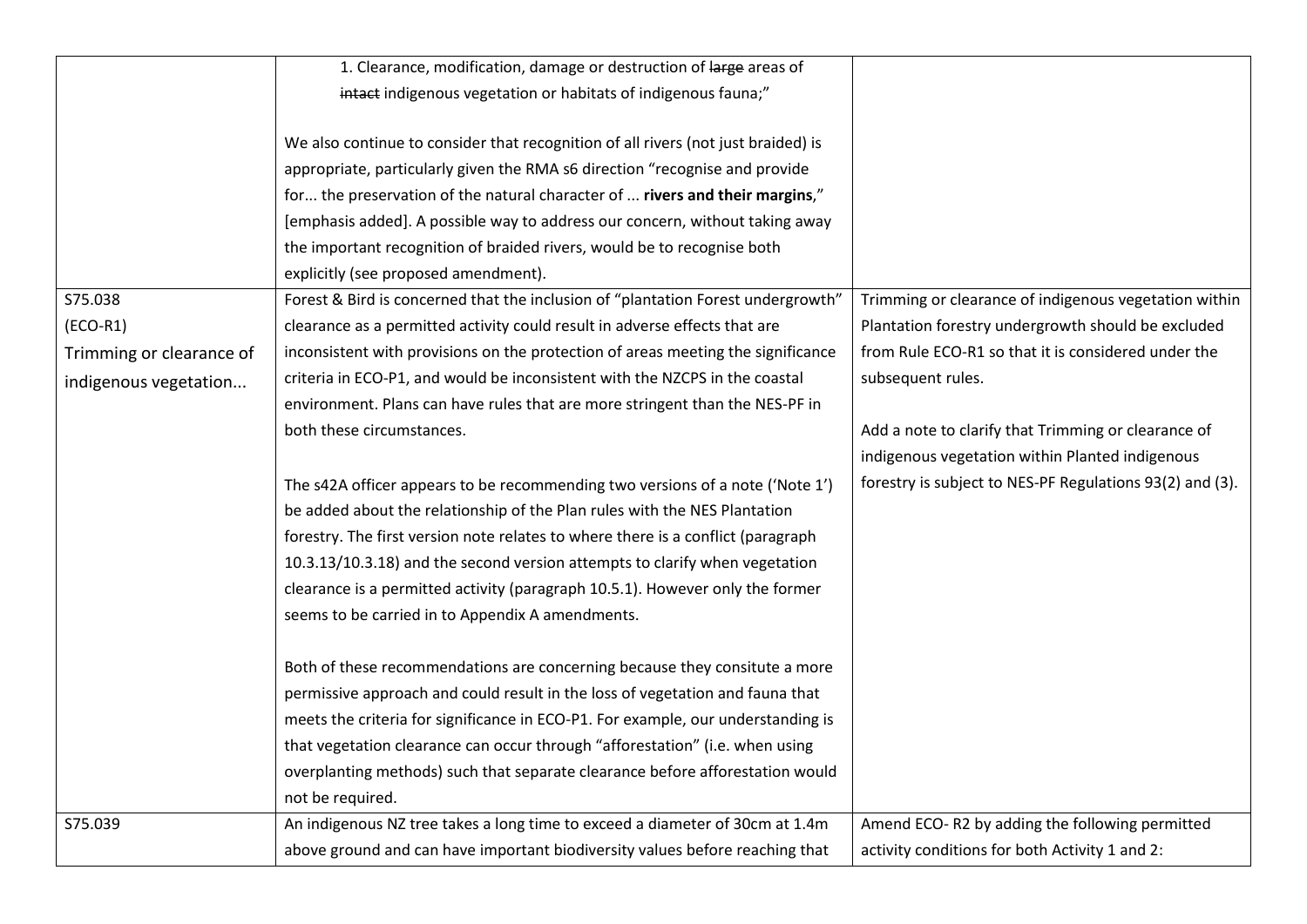| ECO-R2 Trimming or<br>clearance of indigenous<br>vegetation that has naturally<br>re-grown on land that was<br>cleared within the previous<br>15 years                      | size. We disagree with the officer's position that the rule shouldn't be<br>strengthened.<br>As it stands, a large area of regenerating native bush could be cleared in its<br>entirety, or an area could effectively be cleared with only 'large' trees left. This<br>is a serious loophole that means succession of large trees will never be able to<br>occur as the understory (along with its valuable functions as habitat) can<br>continually be cleared. It also means regenerating areas may never actually<br>regenerate to their full potential as restoration is prevented by ongoing<br>clearance (e.g. because trees take so long to reach 30cm in diameter and can be<br>cleared before reaching that size). While we accept that some clearance can be<br>permitted, conditions are needed to ensure that the adverse effects of doing so<br>are no more than minor.<br>In addition, if an area of vegetation has regrown in 15 years it could now qualify<br>as an SNA and permitted activity conditions are needed to trigger an assessment<br>through a consent process, for example: where larger tress are included within<br>the regenerated area, clearance is of an area more than $500\,\text{m}^2$ , or clearance<br>could conflict with Policy 11 of the NZCPS.<br>We suggest the introduction of further permitted activity conditions to address | The area cleared does not exceed 500m <sup>2</sup> ; and<br>$\bullet$<br>The area to be cleared does not include any<br>trees of 30cm in diameter measured at 1.4m<br>from the highest point of ground level at the<br>base of the tree; and<br>The area to be cleared is not within 50m of an<br>SNA; and<br>Proof of previous clearance is provided (e.g.<br>through LINZ aerial imagery) to the Council<br>before trimming or clearance is undertaken;<br>and<br>No part of the area to be cleared is within or<br>within 10m of a natural wetland; and<br>Any previous clearance of the area was<br>$\bullet$<br>undertaken lawfully; and<br>No part of the area to be cleared is in the<br>Coastal Environment. |
|-----------------------------------------------------------------------------------------------------------------------------------------------------------------------------|-------------------------------------------------------------------------------------------------------------------------------------------------------------------------------------------------------------------------------------------------------------------------------------------------------------------------------------------------------------------------------------------------------------------------------------------------------------------------------------------------------------------------------------------------------------------------------------------------------------------------------------------------------------------------------------------------------------------------------------------------------------------------------------------------------------------------------------------------------------------------------------------------------------------------------------------------------------------------------------------------------------------------------------------------------------------------------------------------------------------------------------------------------------------------------------------------------------------------------------------------------------------------------------------------------------------------------------------------------------------------------|----------------------------------------------------------------------------------------------------------------------------------------------------------------------------------------------------------------------------------------------------------------------------------------------------------------------------------------------------------------------------------------------------------------------------------------------------------------------------------------------------------------------------------------------------------------------------------------------------------------------------------------------------------------------------------------------------------------------|
|                                                                                                                                                                             | these concerns                                                                                                                                                                                                                                                                                                                                                                                                                                                                                                                                                                                                                                                                                                                                                                                                                                                                                                                                                                                                                                                                                                                                                                                                                                                                                                                                                                |                                                                                                                                                                                                                                                                                                                                                                                                                                                                                                                                                                                                                                                                                                                      |
| S75.040<br>$(ECO-R3)$                                                                                                                                                       | We still have concerns with this rule, including:<br>We consider "and/or" should be retained in the rule topic heading as<br>$\bullet$<br>this ensures that areas that are significant for either vegetation or                                                                                                                                                                                                                                                                                                                                                                                                                                                                                                                                                                                                                                                                                                                                                                                                                                                                                                                                                                                                                                                                                                                                                               | Amend rule as follows:-<br>Change the "OR" between condition a. and b.                                                                                                                                                                                                                                                                                                                                                                                                                                                                                                                                                                                                                                               |
| ECO-R3 Trimming or<br>clearance of indigenous<br>vegetation inside any area<br>of significant indigenous<br>vegetation and/or<br>significant habitat of<br>indigenous fauna | habitat are captured as how s6(c) is interpreted. Because this is a rule<br>and not a policy for protection it needs to be worded so that both<br>circumstances apply. Changing this to "and" as recommended by the<br>s42A officer could result in the exclusion of areas that are significant. It<br>should revert as notified to "Trimming or clearance of indigenous<br>vegetation inside any area of significant indigenous vegetation and/or<br>significant habitat of indigenous fauna (excluding natural wetlands)"                                                                                                                                                                                                                                                                                                                                                                                                                                                                                                                                                                                                                                                                                                                                                                                                                                                   | to "AND"<br>Delete Condition ii or amended so that it only<br>applies where there is a risk to health and<br>safety.<br>Delete Condition iii.<br>Conditions vi, vii, viii should only allow for this<br>clearance where the activity it is required for                                                                                                                                                                                                                                                                                                                                                                                                                                                              |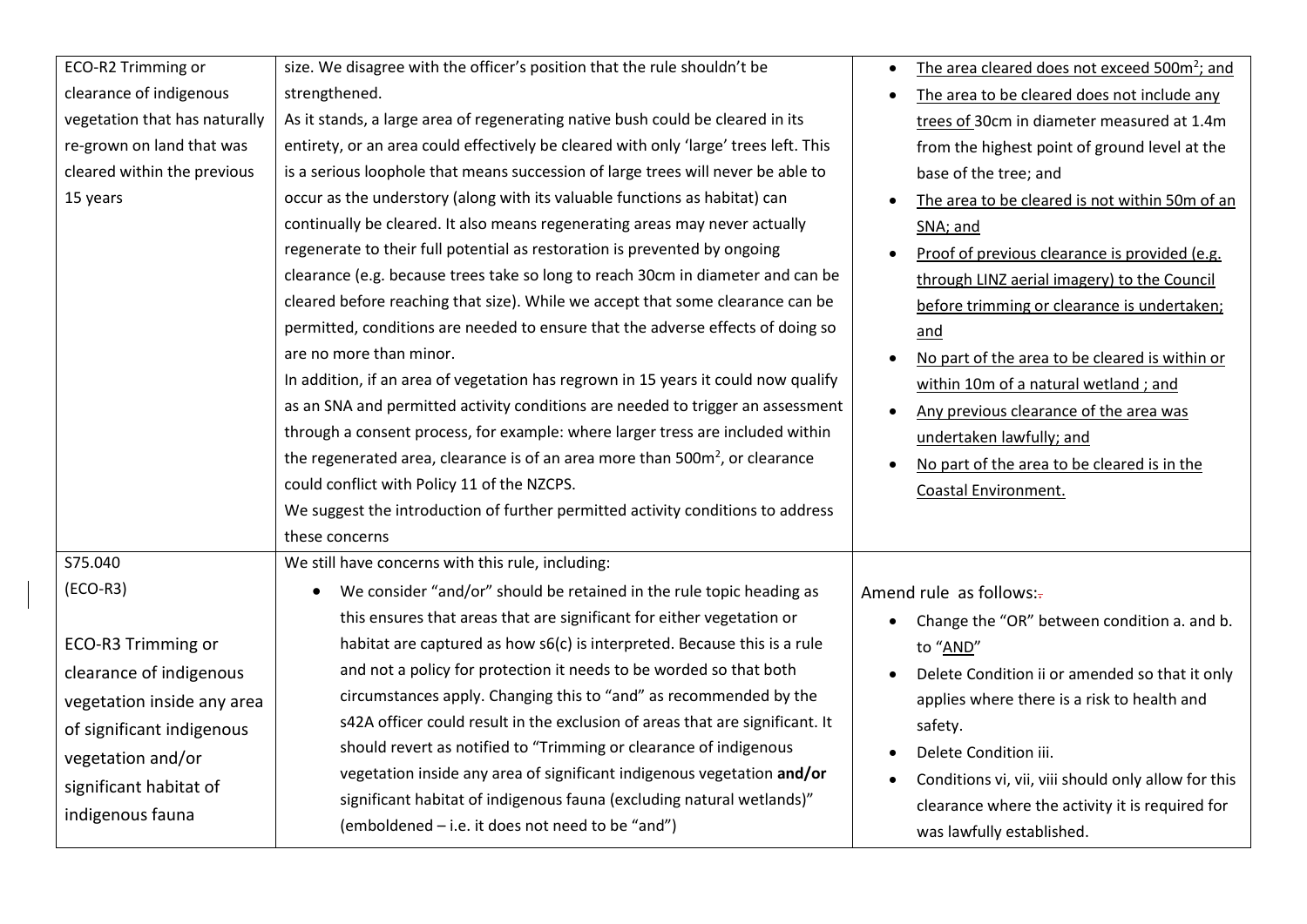| (excluding natural | The proposed conditions do not adequately account for cumulative<br>$\bullet$        | Amend Condition ix. "required to construct<br>$\bullet$ |
|--------------------|--------------------------------------------------------------------------------------|---------------------------------------------------------|
| wetlands)          | effects (e.g. allows incremental clearance over years)                               | new fences (including post holes) to exclude            |
|                    | Clearance within a significant area should only be provided at the                   | stock and/or pests from the area of                     |
|                    | permitted level where it is for a valid reason and within limits to ensure           | indigenous vegetation, or to maintain existing          |
|                    | that adverse effects are no more than minor. As proposed, compliance                 | fences, provided that the trimming or                   |
|                    | with condition (a) does not require a reason to clear vegetation.                    | clearance does not exceed 2 metres in width             |
|                    | The proposed limits and purposes are not sufficient to give effect to                | either side of the fence line; or"                      |
|                    | <b>NZCPS</b>                                                                         |                                                         |
|                    | The purposes listed, while acceptable in some cases, need to be within               |                                                         |
|                    | appropriate limits.                                                                  |                                                         |
|                    | We consider that 4 metres of clearance to construct a fence is excessive             |                                                         |
|                    | and that 2m is (more than enough and) appropriate to minimise effects                |                                                         |
|                    | on the significant area. As written the condition could encourage fences             |                                                         |
|                    | to be built into/through an SNA rather than at the edge (and even if 2m              |                                                         |
|                    | of clearance was permitted, this could provide for the reduction of the              |                                                         |
|                    | diameter of an SNA by 2m around its entirety. Indigenous vegetation                  |                                                         |
|                    | clearance is unlikely to be required on the paddock side of a fence. The             |                                                         |
|                    | overall limit in condition a. should also apply to avoid substantial                 |                                                         |
|                    | clearance being permitted so this sort of clearance doesn't readily                  |                                                         |
|                    | occur.                                                                               |                                                         |
|                    | Condition ii: vegetation should not be removed where it (e.g.                        |                                                         |
|                    | deadwood, windfall) provides values to the SNA or where removal                      |                                                         |
|                    | would cause damage that would out-weigh any benefit to the SNA. This                 |                                                         |
|                    | condition should be deleted or amended so that it only applies where                 |                                                         |
|                    | there is a risk to health and safety.                                                |                                                         |
|                    | Condition iii. is inappropriate as these covenants are not established               |                                                         |
|                    | under the RMA and do not necessarily include measures for protection                 |                                                         |
|                    | of the values of the SNA.                                                            |                                                         |
|                    | Conditions vi, vii, viii should only allow for this clearance where the<br>$\bullet$ |                                                         |
|                    | activity it is required for was lawfully established                                 |                                                         |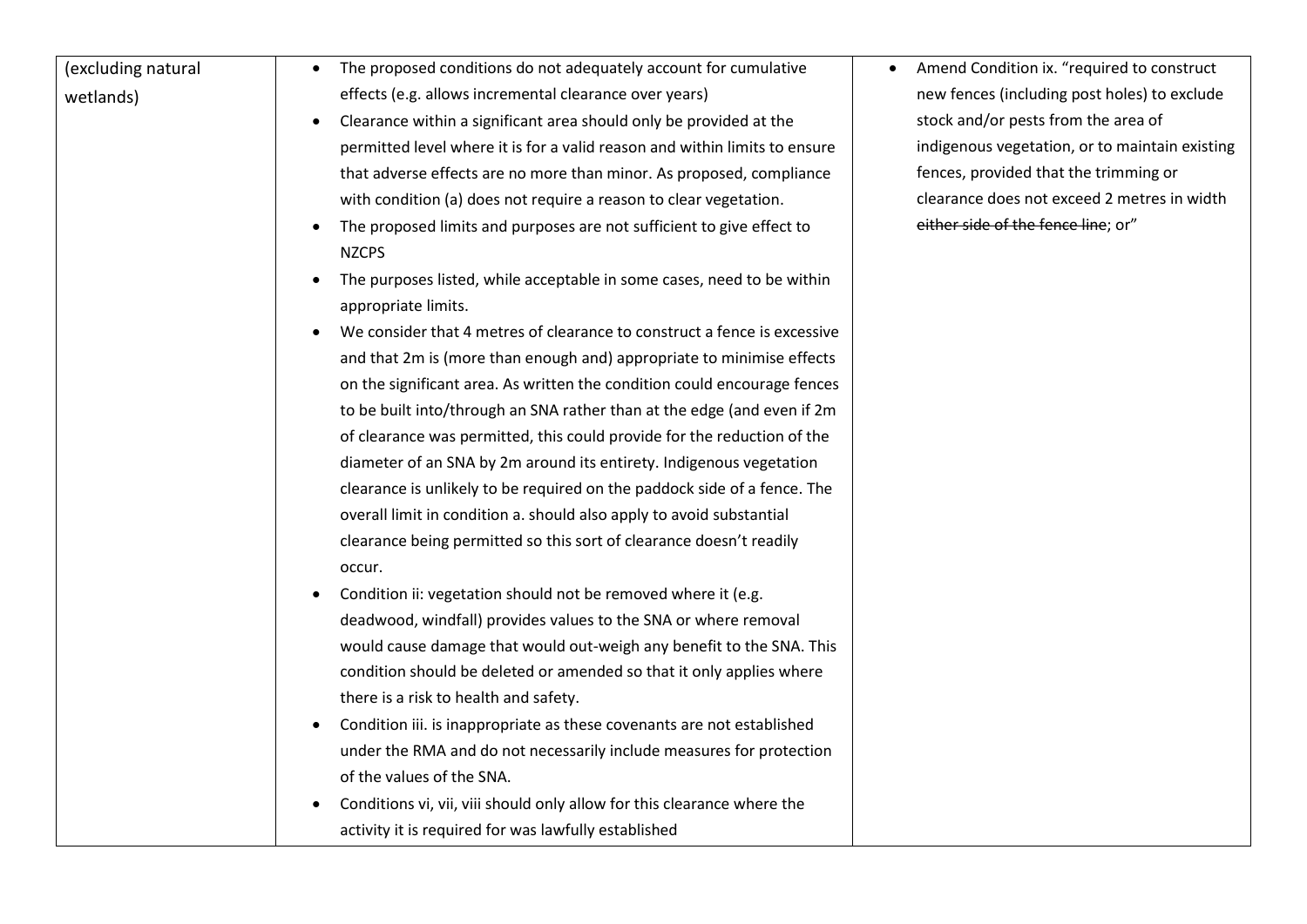|            | With respect to our amendment to ensure that both condition a. AND b. apply<br>to all activities under this rule, we note it is not clear from the officer's report<br>whether they agree with this change.<br>In the officer's assessment it states they "do not agree" with the DOC request to<br>make it "AND" (para 10.3.68). However, "AND" is included in their<br>recommended changes at para 10.3.75.                                                                                                                                                                                                                                              |                                                                                                                                                                                                                                                                                                                                                                                                                                                                                                                                                                                                                                            |
|------------|------------------------------------------------------------------------------------------------------------------------------------------------------------------------------------------------------------------------------------------------------------------------------------------------------------------------------------------------------------------------------------------------------------------------------------------------------------------------------------------------------------------------------------------------------------------------------------------------------------------------------------------------------------|--------------------------------------------------------------------------------------------------------------------------------------------------------------------------------------------------------------------------------------------------------------------------------------------------------------------------------------------------------------------------------------------------------------------------------------------------------------------------------------------------------------------------------------------------------------------------------------------------------------------------------------------|
| ECO-R4     | It is unclear how a plan user determines that clearance under ECO-R4 is outside<br>of an area of significant indigenous vegetation and/or significant habitat of<br>indigenous fauna.<br>This may require an assessment to ensure the area does not meet the criteria in<br>ECO-P1. However, this may be difficult to manage at the permitted activity level<br>for both those wanting to undertake the activity and for council enforcement.<br>We also consider the conditions need rewording to ensure that large areas of<br>vegetation are not cleared, with only the large trees left standing (we have also<br>commented on this regarding ECO-R2). | For both permitted Activity 1 and 3 in ECO-R4:<br>Clarify how a determination is to be made that the<br>area is outside an area of significant indigenous<br>vegetation and/or significant habitat of indigenous<br>fauna (i.e. not only that it isn't listed as an SNA, but<br>also that it doesn't qualify as one).<br>Consider adding a condition to limit activities to "areas<br>that do not meet the criteria in ECO-P1."<br>Amend and add conditions as set out in respect of<br>ECO-R2 above.<br>Amend condition ii. b. "must only include areas of<br>vegetation with have an average a canopy height of<br>less than 64 metres." |
| ECO-SCHED5 | We are concerned that mapping of SNAs only occurred for areas over 0.5ha.<br>While we appreciate comprehensive mapping is difficult, we consider this means<br>strong tests are required for clearance/modification of indigenous vegetation                                                                                                                                                                                                                                                                                                                                                                                                               | Amend permitted vegetation clearance rules to                                                                                                                                                                                                                                                                                                                                                                                                                                                                                                                                                                                              |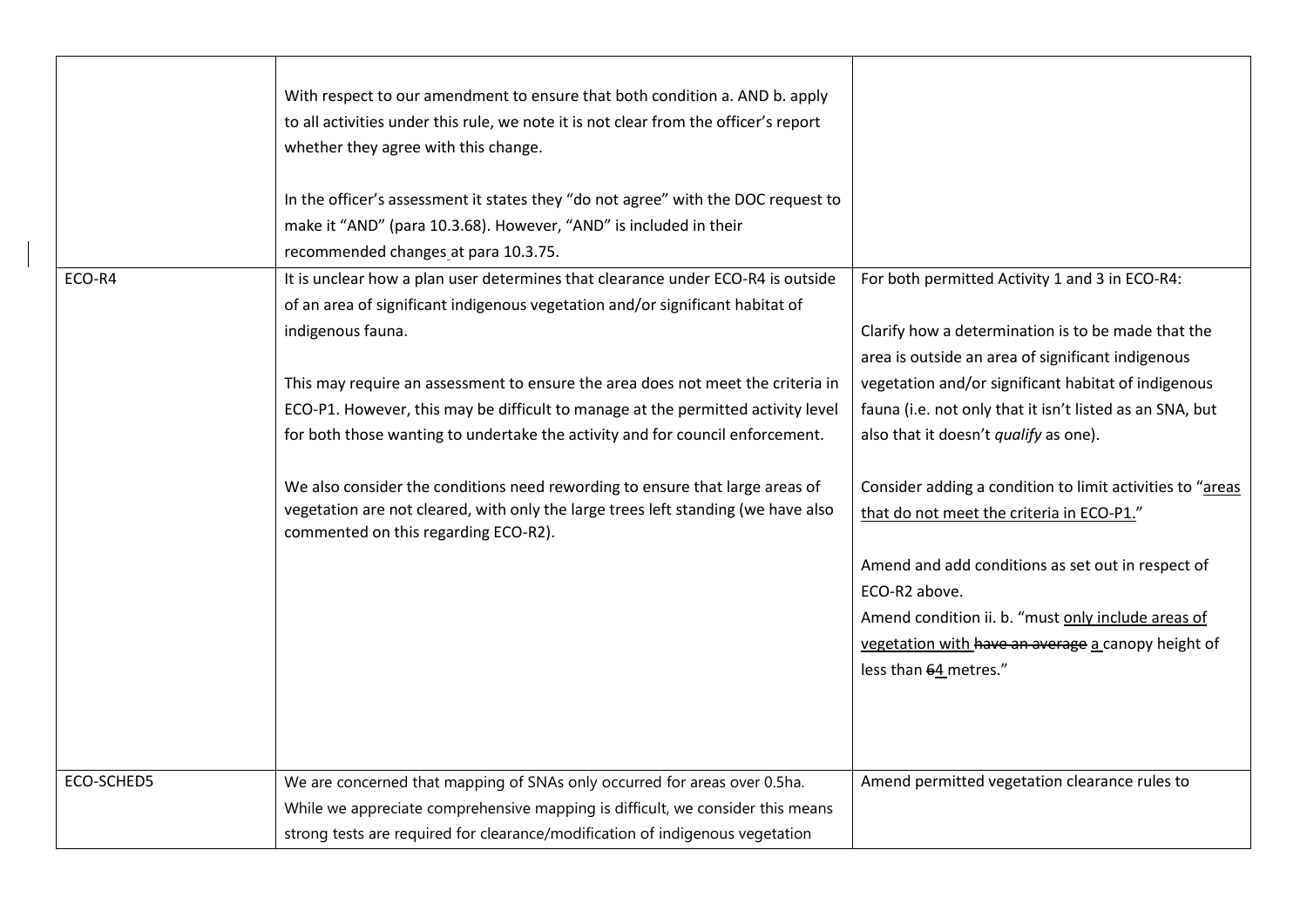|                                | outside of scheduled SNAs (see our comments on the permitted rules for              | ensure small areas are not cleared and<br>1)            |
|--------------------------------|-------------------------------------------------------------------------------------|---------------------------------------------------------|
|                                | vegetation clearance). We also consider this means a clear and precautionary        | cumulative effects of clearance are avoided as          |
|                                | trigger is needed for a resource consent requirement, as noted by the officer       | far as possible.                                        |
|                                |                                                                                     | ensure a precautionary approach and clear<br>2)         |
|                                | "The approach to mapping SNAs, including only mapping areas                         | trigger for resource consent is present in the          |
|                                | greater than 0.5 ha, with a margin of error at most of +/-30m, and                  | plan.                                                   |
|                                | with assigned confidence criteria, combined with landowner                          |                                                         |
|                                | consultation and opportunity to further refine prior to the public                  |                                                         |
|                                | notification process, is an appropriate method of mapping for a                     |                                                         |
|                                | District the size of Central Hawke's Bay. Further scrutiny can be                   |                                                         |
|                                | applied through a resource consent application, should one be                       |                                                         |
|                                | required" [emphasis added]                                                          |                                                         |
| S75.061                        | We are not opposed to the suggested wording from the s42A report but                | Amend to read:                                          |
| $(NFL-P2)$                     | consider it could be clarified regarding what land use(s) of most relevance.        | To allow activities within the District's               |
|                                | Clarification is also required as to what an "existing" land use is. I.e. Is it the | outstanding natural features and landscapes             |
| To allow activities within the | operative date of the plan? Is it lawfully established?                             | where they are for:                                     |
| District's outstanding natural |                                                                                     | (1) existing land uses such as farming,                 |
| features and landscapes        |                                                                                     | (2) conservation purposes and                           |
| where they are for existing    |                                                                                     | (3) customary activities; and                           |
| land uses                      |                                                                                     | provided the activities maintain or enhance             |
|                                |                                                                                     | the identified characteristics and values in            |
|                                |                                                                                     | NFL-SCHED6                                              |
|                                |                                                                                     |                                                         |
|                                |                                                                                     | Clarify the requirements for how an 'existing land use' |
|                                |                                                                                     | is determined.                                          |
| S75.064                        | We disagree with the officer's position and recommendation to retain NFL-P5.        | Delete NFL-P5.                                          |
| $(NFL-PS)$                     |                                                                                     |                                                         |
|                                | The Mākāroro Gorge has significant biodiversity and landscape values. These are     |                                                         |
|                                | recognised in part of its status as part of the Ruahine Forest Park, which is home  |                                                         |
|                                | to many of Aotearoa's indigenous species, including threatened species. We          |                                                         |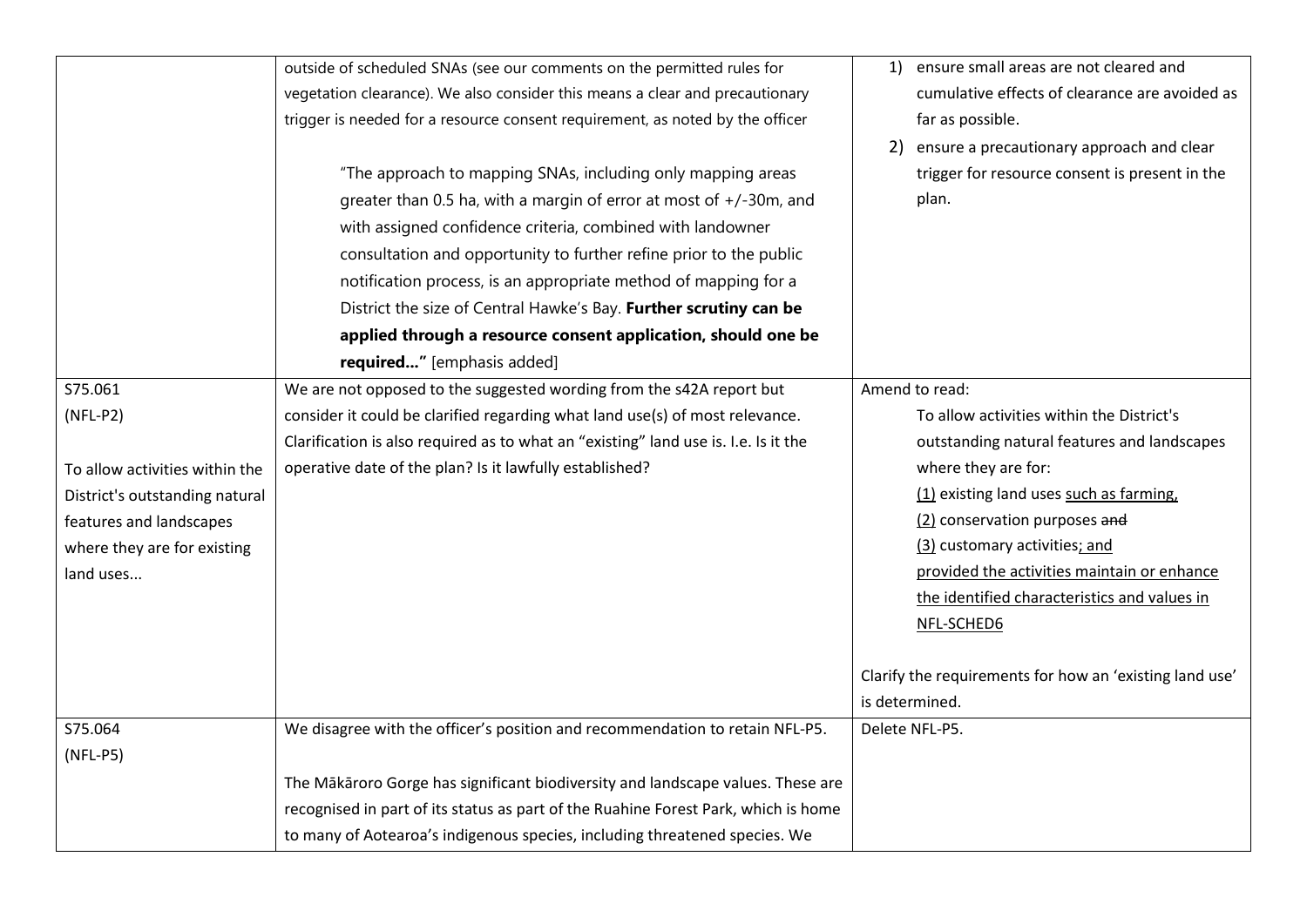|                               | have been deeply involved in the process of protecting the values of this area       |                                                       |
|-------------------------------|--------------------------------------------------------------------------------------|-------------------------------------------------------|
|                               | from the damage that would be done to these values through a dam and                 |                                                       |
|                               | reservoir, including taking a case to the Supreme Court, which we won. This          |                                                       |
|                               | policy attempts to pre-empt and 'lock-in' an activity which, while consented, is     |                                                       |
|                               | not possible or appropriate for a variety of other reasons, including because of     |                                                       |
|                               | the recognised values in the Forest Park. This plan should not attempt to 'pave a    |                                                       |
|                               | way' for consenting of a similar proposal in future.                                 |                                                       |
|                               |                                                                                      |                                                       |
|                               | See our original submission and legal submissions for further reasoning.             |                                                       |
| S75.069                       | We are concerned with the officer's recommendation to amend this objective to        | Reject the suggestion of the officer and retain CE-O2 |
| FS9.56                        | refer to "natural and rural character".                                              | as notified.                                          |
| $(CE-O2)$                     |                                                                                      |                                                       |
|                               | We disagree with the officer's position (at para. 5.3.4 - 5.3.5) that 'preserving    |                                                       |
| "Protection of the natural    | natural character' means keeping something in its current state, including where     |                                                       |
| character of the coastal      | that current state has been modified by rural activities. We consider that           |                                                       |
| environment of Central        | 'preservation' in this context means preservation of remaining natural               |                                                       |
| Hawke's Bay from              | character. Direction for 'restoration or rehabilitation' suggests the restoration of |                                                       |
| inappropriate subdivision,    | natural character where it has been degraded. This is supported by the Natural       |                                                       |
| use and development, and      | Character Assessment Report (para. 5.3.3 of the officer's report):                   |                                                       |
| identify and promote          |                                                                                      |                                                       |
| opportunities for restoration | "Overall, the coastal margin and adjacent inland area have seen a                    |                                                       |
| or rehabilitation."           | significant amount of terrestrial land cover modification through human              |                                                       |
|                               | intervention, with the majority of native vegetation having been                     |                                                       |
|                               | cleared. Almost all the original native vegetation within the coastal                |                                                       |
|                               | environment has been lost, settlements have been introduced, grazing                 |                                                       |
|                               | has been developed, drainage patterns have been modified and in some                 |                                                       |
|                               | places the dunes have been intentionally recontoured to assist irrigation            |                                                       |
|                               | and farming activities. These factors have diminished the natural                    |                                                       |
|                               | character value from its natural state." [emphasis added].                           |                                                       |
|                               |                                                                                      |                                                       |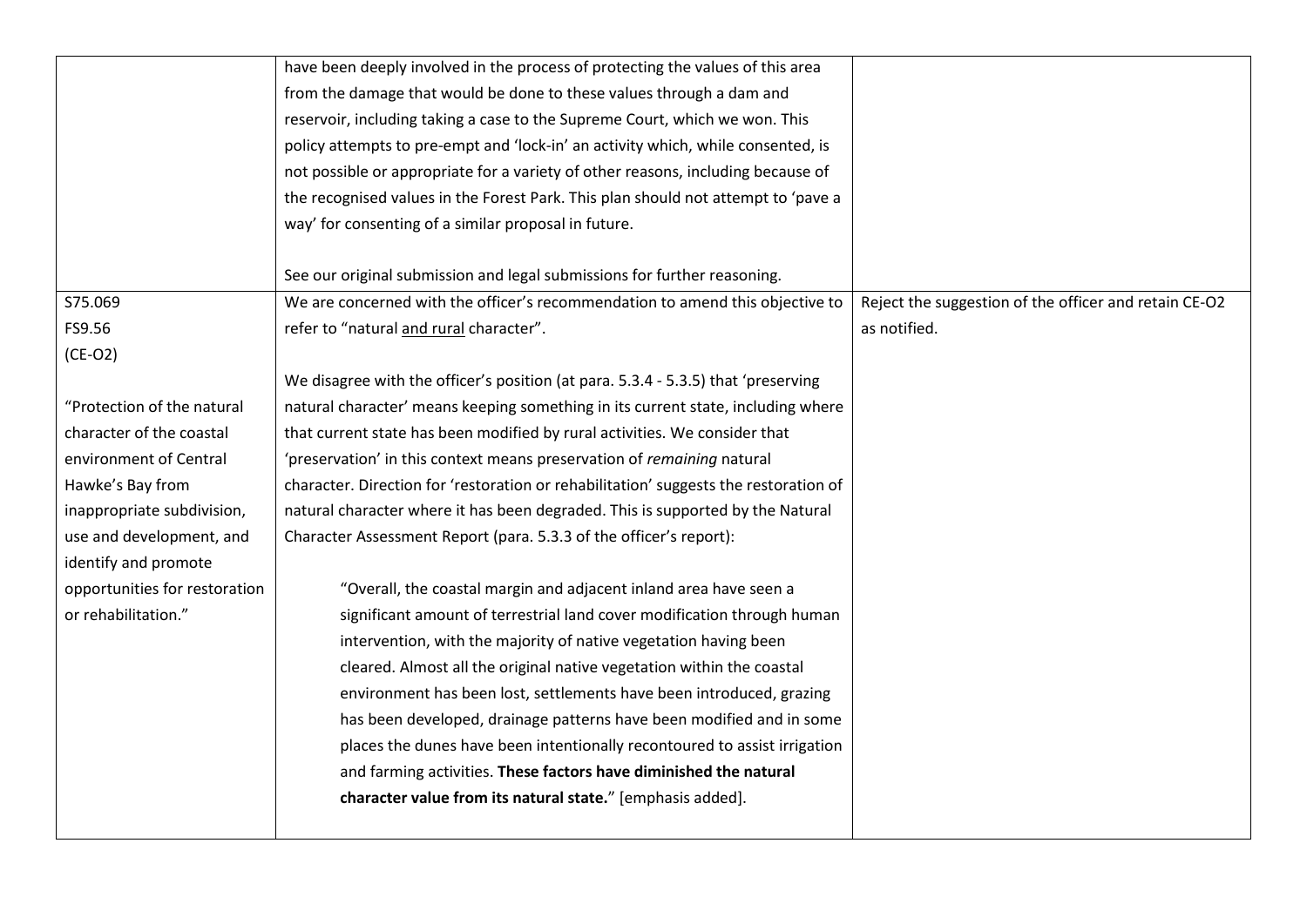If natural character included existing activities/land uses, the "restoration" of natural character would not be possible.

While there may be 'some merit' in a community recognising rural character for town planning or zoning, it should not be recognised alongside an RMA s6 matter.

Policy 13 of the NZCPS notes:

"…natural character is not the same as natural features and landscapes or amenity values and may include matters such as:

- a. natural elements, processes and patterns;
- b. biophysical, ecological, geological and geomorphological aspects;
- c. natural landforms such as headlands, peninsulas, cliffs, dunes, wetlands, reefs, freshwater springs and surf breaks;
- d. the natural movement of water and sediment;
- e. the natural darkness of the night sky;
- f. places or areas that are wild or scenic;
- g. a range of natural character from pristine to modified; and
- h. experiential attributes, including the sounds and smell of the sea; and their context or setting."

While we accept this does include "a range of natural character from pristine to modified", it does not suggest the recognition of human-induced changes to land. Rather, it suggests the character of an area could be recognised even if it is degraded from its 'natural' state.

Policy 14 of the NZCPS covers the 'Restoration of natural character'. It suggests "possible approaches" to restoration or rehabilitation include:

i. "restoring indigenous habitats and ecosystems…